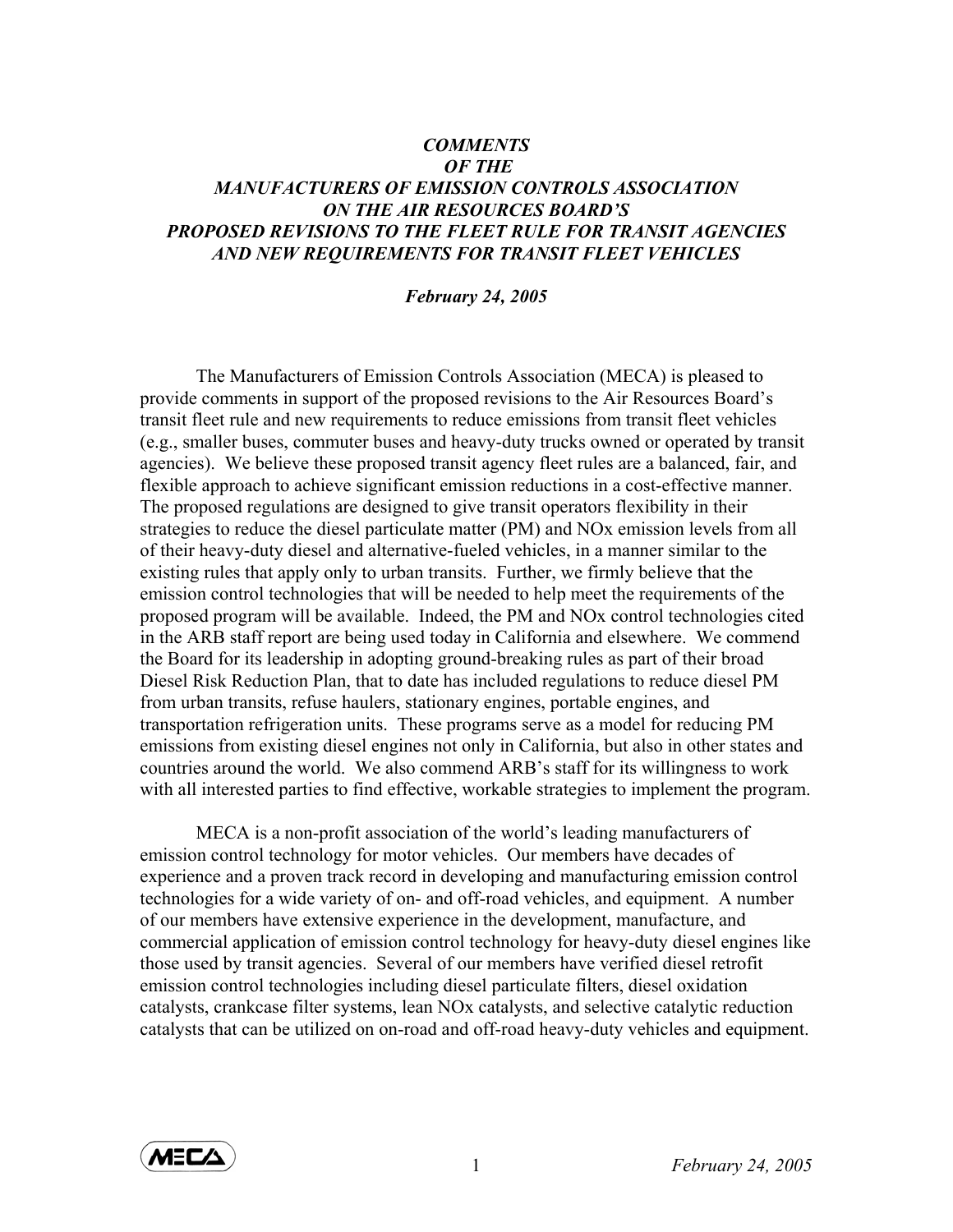## *Technologies to Reduce Diesel PM Emissions*

The adoption of the urban bus emission control program in early 2000 has helped encourage considerable investment and effort in developing the technologies to meet the requirements of not only the urban bus program, but emission control strategies for other diesel-powered vehicles and equipment as well, including transit fleet vehicles. The ARB Staff technical report provides an overview of the emission control technology options available to reduce PM emissions from existing heavy-duty diesel vehicles and equipment. MECA supports the analysis performed by the ARB and we offer some additional comments in support of the Staff's conclusions regarding the technological feasibility of the proposed program.

*Diesel Particulate Filters –* Diesel particulate filters (DPFs) are commercially available today. Over 175,000 on-road heavy-duty vehicles worldwide have been equipped with DPFs – most in retrofit applications. In addition, over 1,000,000 new passenger cars have been equipped with DPFs in Europe since mid-2000. The operating and durability performance of DPFs has been very impressive. For example, a growing number of on-road DPF-equipped heavy-duty vehicles have been successfully operating for several 100,000 miles or more. Diesel particulate filters are expected to be used by all heavy-duty diesel engine manufacturers starting in 2007 to meet the 0.01 g/bhp-hr PM requirement associated with the U.S. EPA's 2007-2010 heavy-duty highway emission program.

High efficiency DPF technology can reduce PM emissions by up to 90 percent or more, ultra-fine carbon particles by up to 99+ percent and, depending on the system design, and toxic HC emissions by up to 80 percent or more. Development work is underway to further enhance the performance of filter system designs. For example, work continues to develop and implement additional filter regeneration strategies that will expand the applications for retrofitting DPFs. To date, passive regeneration DPF strategies that rely on either  $NO<sub>2</sub>$ -based soot oxidation or sufficient exhaust temperatures to oxidize captured soot have been used extensively in diesel retrofit applications. Active regeneration DPF options are now beginning to emerge and be verified. These active strategies include electrical heating, diesel fuel burners, and diesel fuel injection at the inlet of a catalyzed oxidation catalyst to generate the heat required to accomplish a successful regeneration of the filter. Also, development work on filter materials and designs to further enhance filter system durability and to further reduce backpressure is underway. MECA expects additional DPF options to be verified by manufacturers in the coming years leading to the start of implementation of proposed rules covering transit agency vehicles.

As mentioned in the Staff report, Level 2 emission control options capable of reducing greater than 50 percent of the engine-out PM are also now emerging with one Level 2 technology already verified by ARB. A variety of different Level 2 systems are being evaluated and MECA anticipates that additional Level 2 systems will be verified and available in the near future for use on vehicles where a high efficiency DPF (e.g.,

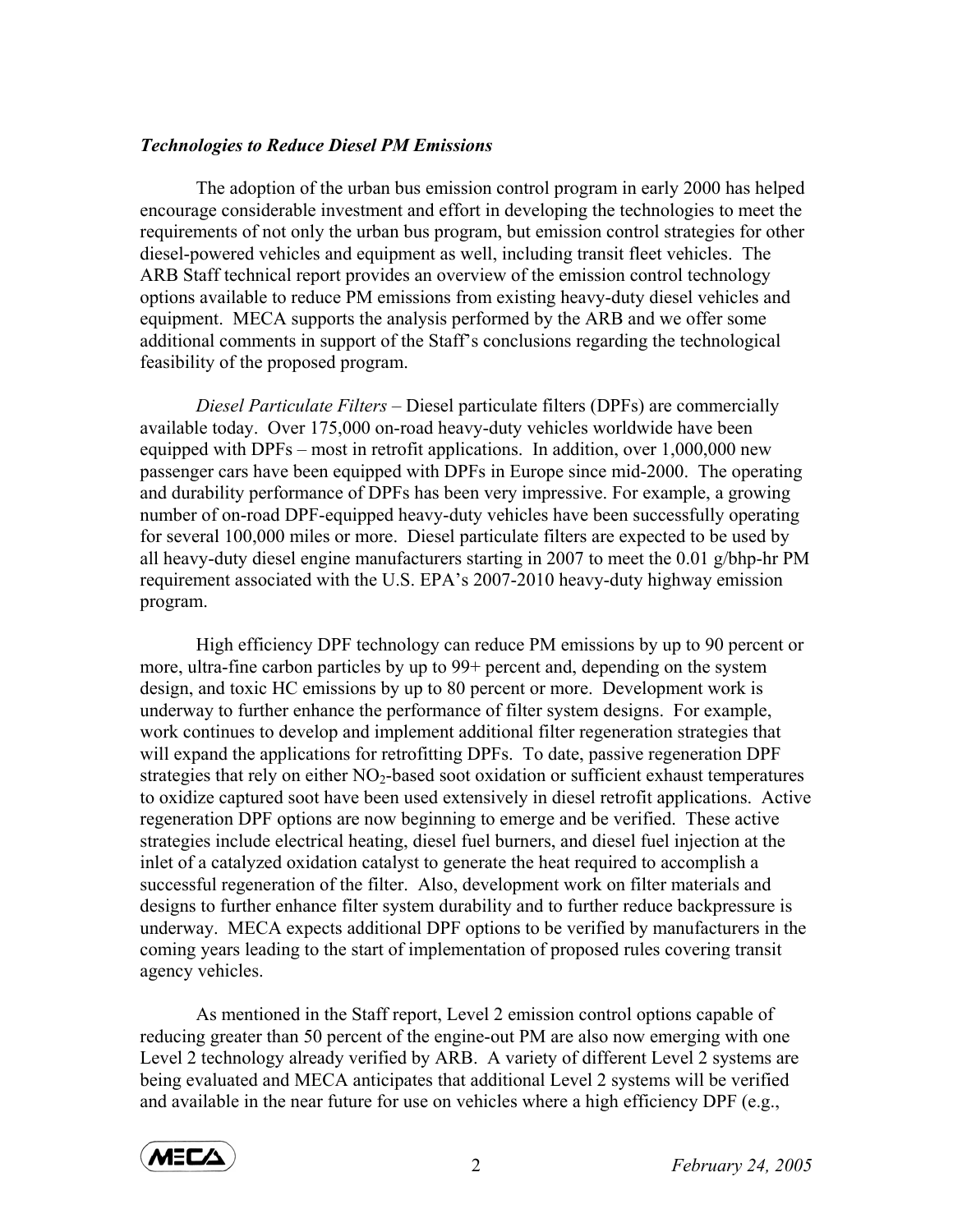Level 3, 85% or greater reduction efficiency with respect to PM) is not an available option.

*Diesel Oxidation Catalysts –* Diesel oxidation catalysts (DOCs) are capable of reducing PM emissions typically in the range of 20 to 40 percent and can reduce toxic HC emissions by up to 70 percent. DOCs have been used in retrofit applications for over 30 years. Over 100,000 on-road vehicles and 250,000 off-road vehicles and equipment have been retrofitted with DOCs. In addition, over 50,000,000 million light-duty vehicles in Europe and over 1.5 million trucks and buses in the U.S. have been equipped with DOCs as original equipment. DOCs retrofits have been used effectively as part of the U.S. EPA's urban bus retrofit/rebuild program and in Hong Kong, where approximately 40,000 heavy-duty vehicles have been retrofit with DOCs.

## *Technologies to Reduce Diesel NOx Emissions*

 Although the emphasis with diesel retrofit emission controls has been initially placed on reducing PM emissions, technology options for reducing NOx emissions from in-use diesel engines are coming into the marketplace. In most cases these NOx emission reduction strategies are or will be combined with PM reduction technologies to achieve reductions in both PM and NOx.

 ARB has already verified a technology option that combines a lean NOx catalyst with a diesel particulate filter to achieve 25% NO<sub>x</sub> reduction with Level 3 particulate control on a wide variety of on-road heavy-duty engines. Early in 2005 the first DOC/selective catalyst reduction (SCR) technology was verified for some off-road heavy-duty engines, offering Level 1 PM control and 80% NOx conversion efficiency. Other SCR retrofit options are undergoing fleet evaluations in California and other states, including systems that combine SCR with high efficiency particulate filters that can offer Level 3 PM control. MECA expects additional SCR technology verifications to occur over the next two to three years for both on-road and off-road existing diesel engines. Urea-SCR systems are now being offered on new highway diesel engines in both Europe and Japan to comply with tighter NOx emission standards in both of these marketplaces. A number of auto manufacturers are also actively evaluating SCR for future light-duty diesel vehicles. At the recent North American International Auto Show held in Detroit, Ford Motor Co. exhibited the Meta One light-duty diesel sport wagon. This concept vehicle combined a hybrid electric powertrain with urea-SCR, advanced diesel oxidation catalysts, and a diesel particulate filter for ultra-low tailpipe emissions. Ford stated that this concept diesel hybrid is capable of achieving ARB's Partial Zero Emission Vehicle (PZEV) limits, a first for a light-duty diesel vehicle.

 Other emerging retrofit technology options for controlling NOx emissions from existing diesel engines are undergoing extensive development and fleet tests including combinations of high efficiency DPFs with low pressure exhaust gas recirculation (EGR) systems, and combinations of diesel fuel reformers with lean NOx catalysts and/or lean NOx adsorber catalysts. MECA expects versions of these NOx reduction technologies to be verified and available for NOx reductions on existing diesel engines and equipment.